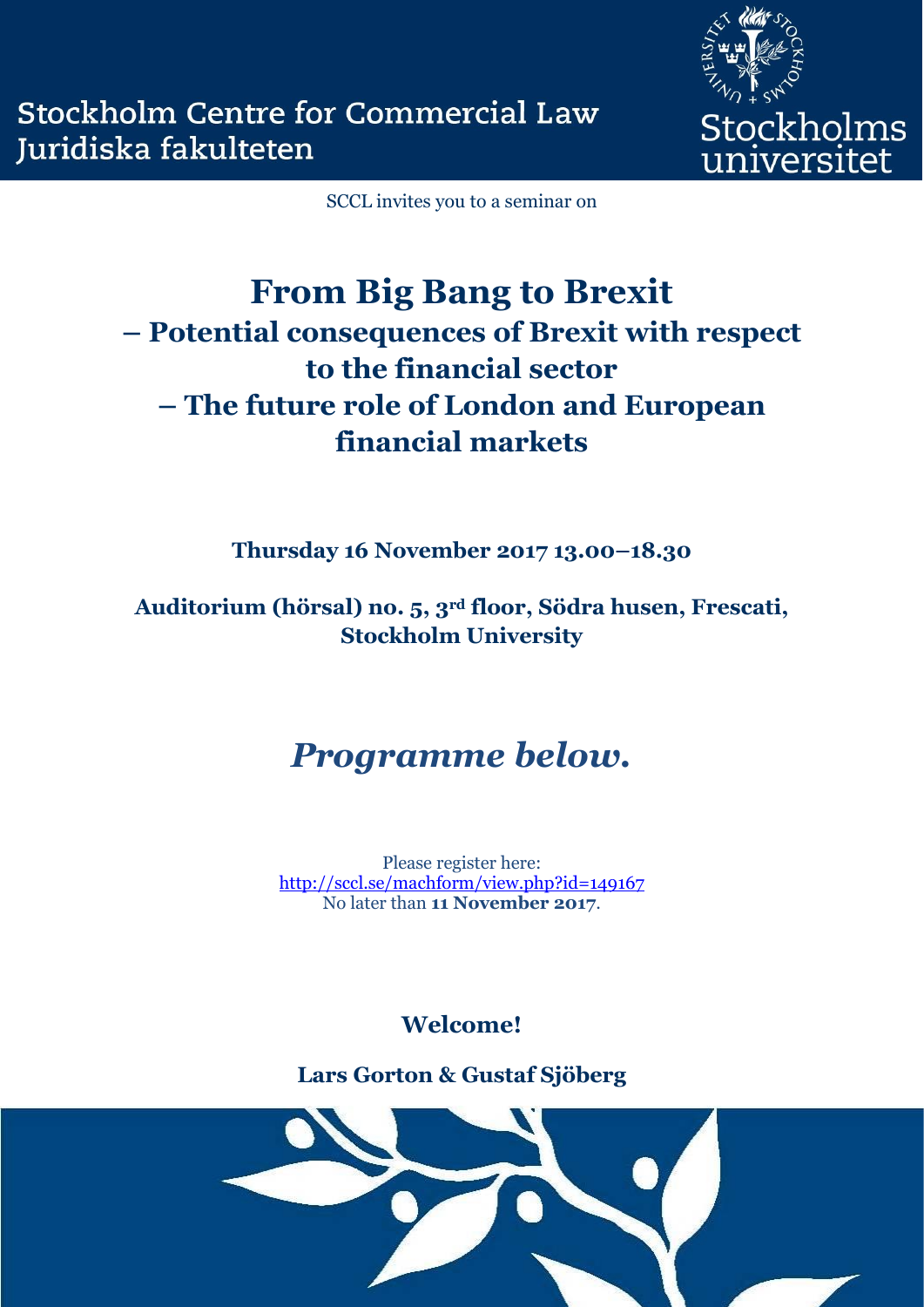

## Programme

| <b>Welcoming</b>                        |                                                                                                                                                           |
|-----------------------------------------|-----------------------------------------------------------------------------------------------------------------------------------------------------------|
| 13.00-13.05                             | Lars Gorton / Gustaf Sjöberg                                                                                                                              |
| <b>Opening remarks</b>                  |                                                                                                                                                           |
| $13.05 - 13.25$                         | Kerstin af Jochnick, Deputy Governor of the Riksbank                                                                                                      |
| <b>Brexit, EU and the member states</b> |                                                                                                                                                           |
| $13.25 - 13.45$                         | Ulf Bernitz, Professor, Stockholm University                                                                                                              |
| legal hub                               | Changes in the regulatory legal surrounding and the role of London as a                                                                                   |
| $13.45 - 14.10$                         | Philip Wood, Special Global Counsel, Allen & Overy                                                                                                        |
| <b>Brexit and loan agreements</b>       |                                                                                                                                                           |
| 14.10-14.35                             | The future role of London as dispute resolving centre<br>and English as a legal lingua franca<br>Sir Ross Cranston, Professor, London School of Economics |
| $14.35 - 15.00$                         | The impact of Brexit on Swedish lenders and<br>borrowers<br>Carl Brodén, Counsel, Roschier                                                                |
| $15.00 - 15.15$                         | The position of English courts and arbitration<br>The Hon. Mr Justice William Blair                                                                       |
| $15.15 - 15.30$                         | <b>Questions and discussion</b>                                                                                                                           |
| 15.30-16.00                             | <b>Coffee break</b>                                                                                                                                       |